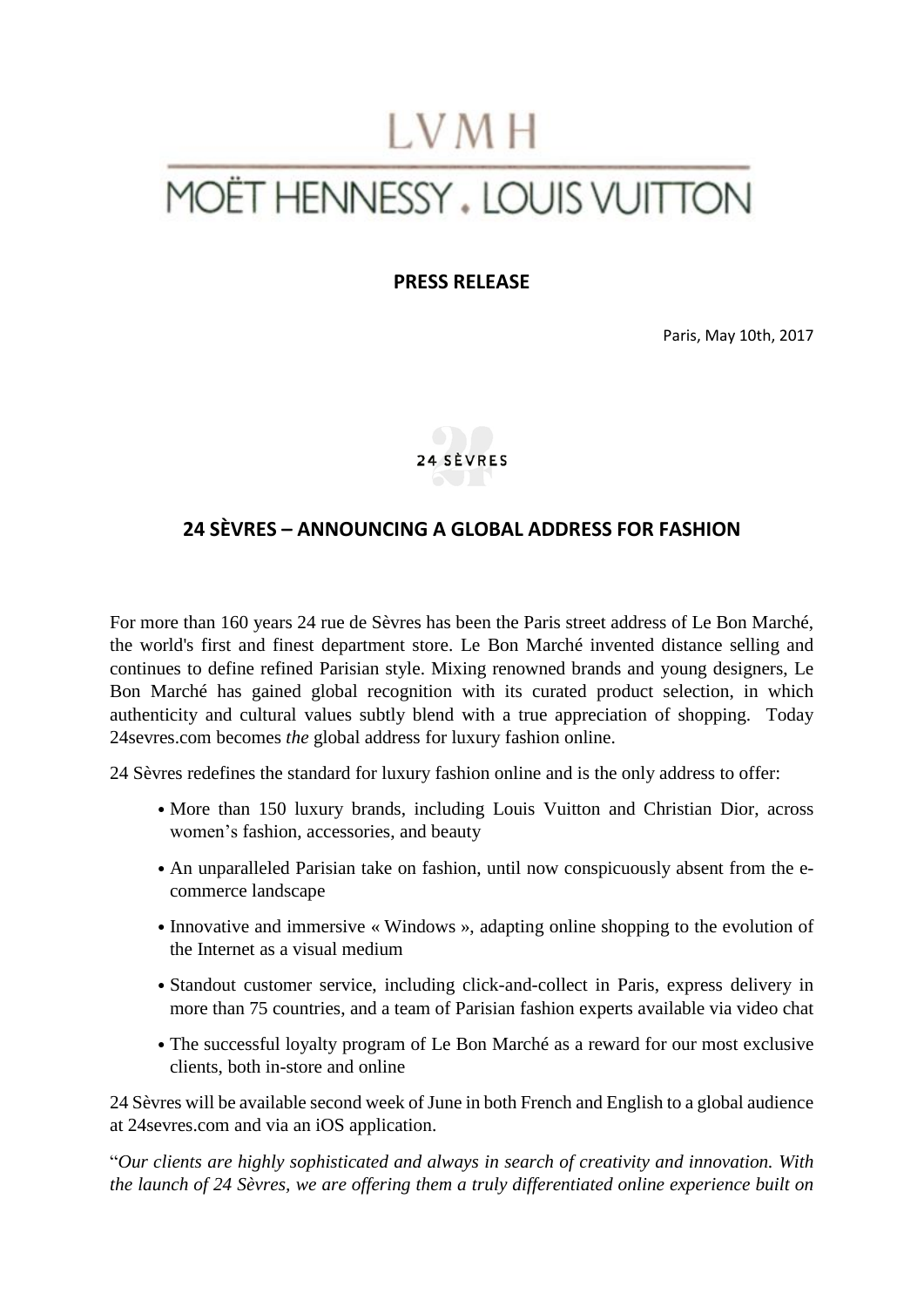*our unique expertise at Le Bon Marché in Paris. Shopping at Le Bon Marché is a special and unmissable experience for both local and international clienteles. With 24 Sèvres, our clients can now enjoy this unique feeling every day and night, worldwide."* said Bernard Arnault, Chairman and Chief Executive Officer, LVMH.

*"The Internet has evolved from a text-driven editorial medium to an imagery and video-based one. We felt it was time to take our expertise in visual merchandising in the offline retail world and transform it online,"* added Ian Rogers, Chief Digital Officer, LVMH. Through thoughtful collaborations with artists and innovators, 24 Sèvres applies a cultural twist to fashion, with daily content across all digital platforms, from social media to site, and in-app exclusives.

In parallel to its global announcement, 24 Sèvres is launching a unique capsule collection created in collaboration with Le Bon Marché and 68 Parisian and international brands including Chloé, Givenchy, Loewe, Marni, and Ferragamo. For this capsule of 77 exclusive pieces, produced in limited quantities, each brand has customized one of its most iconic products. Most have invited a creative friend, a figure of the arts, cinema or music scene, or an ambassador of the Parisian art de vivre, to collaborate on the personalization of a piece. Mixing the know-how and authenticity of these renowned brands with the creativity and modernity injected into fashion since 1852 by Le Bon Marché, the launch of the 24 Sèvres exclusive capsule will be a key rendez-vous for global customers on 24sevres.com and at the Parisian department store.

But 24 Sèvres is not just a web address. A first in fashion, Parisian stylists will be available for on-the-spot, video styling consultations. In an innovative new feature within the 24 Sèvres iOS app, customers can video chat with a stylist and browse the store at the same time. Expanding to conversational commerce, 24 Sèvres is launching the Style Bot on Facebook Messenger and beyond, and will remain committed to exploring new ways to shop online.

24 Sèvres is a business truly 'made in Paris', the first time the experience of the Parisian luxury business has teamed up with the talent of the Paris startup community to code software with luxury standards. 24 Sèvres has been built quietly in the heart of Paris by a multi-disciplinary team with experience in retail, luxury, technology and solutions, and the attention to detail worthy of the French art de vivre.

The 24 Sèvres online and in-app experience delivers a moment of reprieve and that je ne sais quoi the world is desperate to define.

#### [24sevres.com](http://www.24sevres.com/) @24sevres

#### **LVMH**

LVMH Moët Hennessy Louis Vuitton is represented in Wines and Spirits by a portfolio of brands that includes Moët & Chandon, Dom Pérignon, Veuve Clicquot Ponsardin, Krug, Ruinart, Mercier, Château d'Yquem, Domaine du Clos des Lambrays, Château Cheval Blanc, Hennessy, Glenmorangie, Ardbeg, Belvedere, Chandon, Cloudy Bay, Terrazas de los Andes, Cheval des Andes, Cape Mentelle, Newton, Bodega Numanthia and Ao Yun. Its Fashion and Leather Goods division includes Louis Vuitton, Céline, Loewe, Kenzo, Givenchy, Thomas